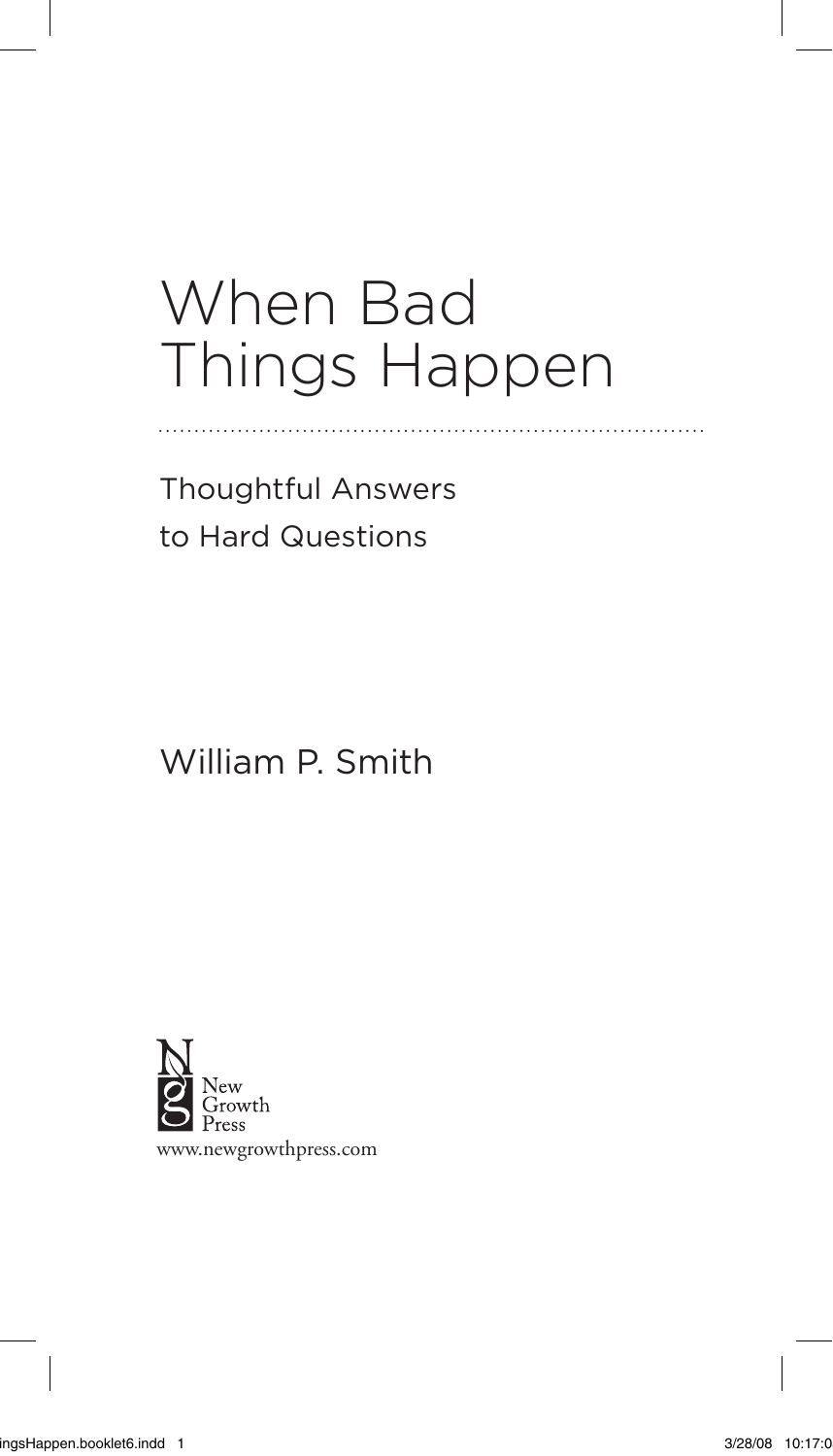"How could a good God have let those things happen to me?" asked Tina. Her experiences growing up with an abusive father stretched into the present, affecting her adult relationships. She had been taught in church that Jesus loves her *and* rules the world, but she couldn't bring those truths together when she thought about her difficult childhood.

So she said to me, "Look, I've known for years that God is in charge of his world, but that leaves me with lots of questions. Why did he give me an abusive father?"

Tina is not the only person to ask, "Why does God let bad things happen to me?" Perhaps you are struggling with this question right now. Because so many people ask this question, you might think there would be one, simple, clear verse in the Bible that would give us *the* answer. Maybe a verse that said, "Because you didn't have enough faith" or "Because God gave people free will." Your friends might have offered you these pat, easy answers, but the answers God gives in the Bible are not easy or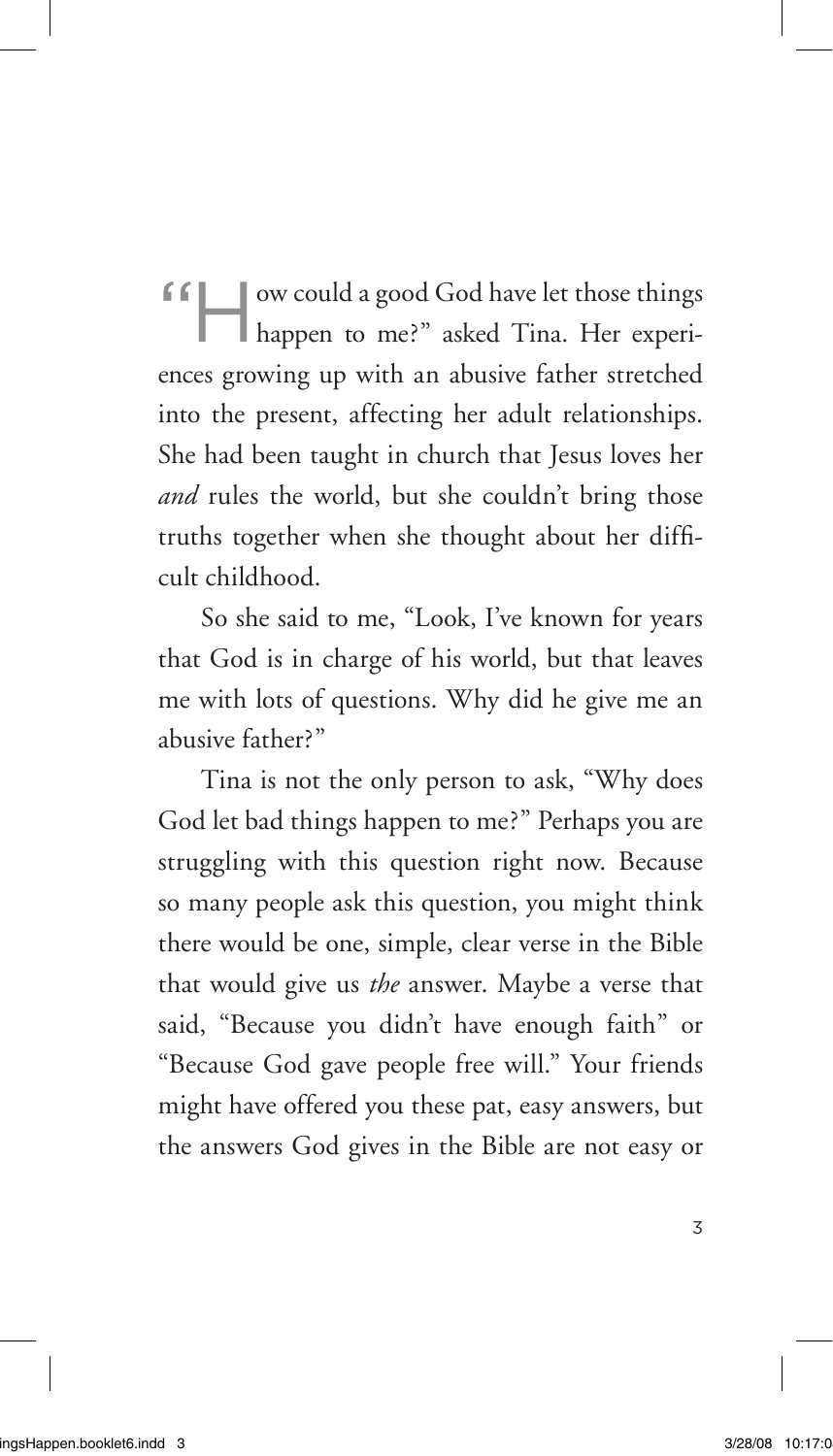pat—they are much more profound and ultimately more satisfying.

## God Understands Suffering

The first thing you need to know, even before you consider how God answers your questions about suffering, is that God understands suffering. When your life falls apart—your husband dies, your wife cheats on you, you lose your job, your children reject you, your parents disown you, you become ill, or any other hard thing happens—you want someone in the universe to hear how difficult your struggle is and affirm that you are not crazy or wrong to feel so much anguish.

God does see and hear your suffering. His eyes and ears are peculiarly tuned into it (Genesis 16:7–14; Exodus 2:23–25). We see this most clearly when we consider Jesus. While he lived among us he experienced undeserved deprivation, ridicule, cruelty, and then suffered unimaginable physical and emotional pain as he died on the cross for us.

Because God knows suffering firsthand, we can't say to him, "You don't know what this feels like!"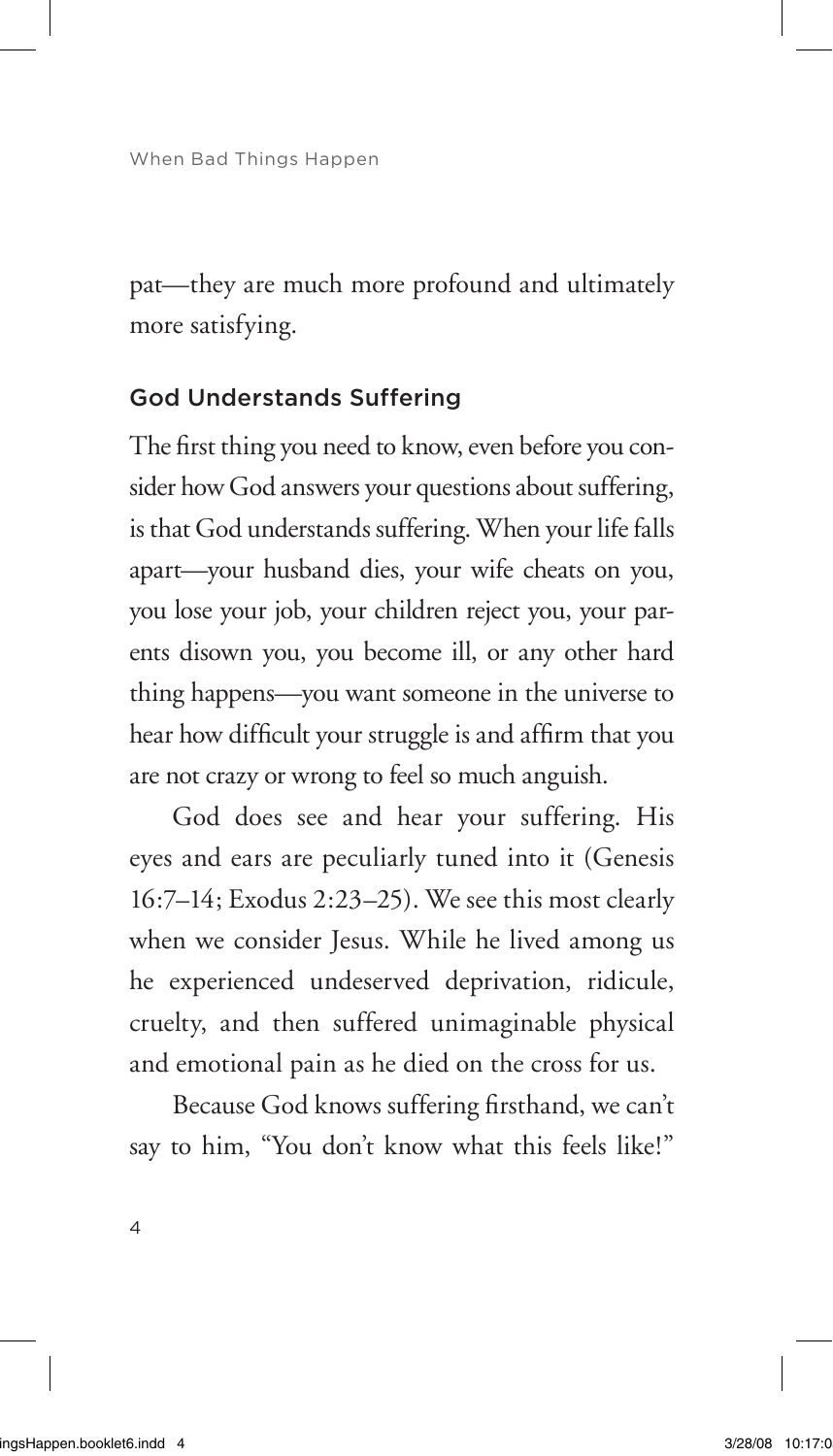The Bible tells us that Jesus is a man of sorrows, who is well acquainted with grief (Isaiah 53). He knows more about suffering than anyone else ever has or ever will. And he cares enough to do something about it, though it's often not what you might first expect or want. He comes near to us, and in his presence we are revived to withstand what we're enduring.

## Suffering Is an Invitation to Know God

We know from Jesus' life and death that God understands suffering. But why did he allow suffering into the world? Why didn't the all-knowing, all-powerful, good God keep Tina's father from hurting her? If you think about it, you know that's a question that never ends. Why did he allow her dad to be hurt in his own childhood or his parents in theirs? You can legitimately ask that question of every person who has ever lived, going back through history until you arrive at Adam and Eve, the first man and woman. God made them perfect and gave them a perfect relationship in the Garden of Eden, their perfect home. But Satan came into the garden as a snake and tempted them